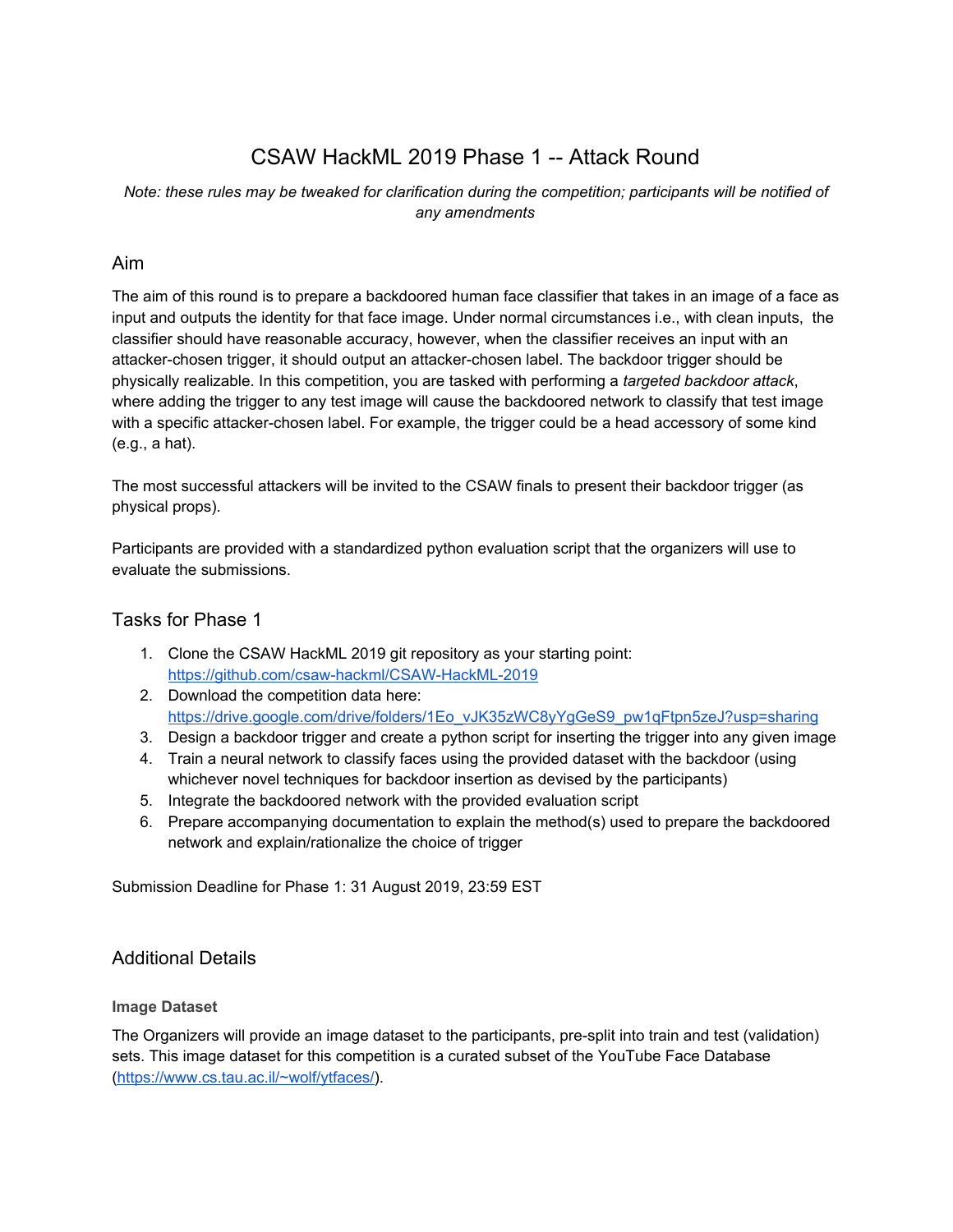#### **Network Architecture**

Participants can choose/design their own network architecture.

## **The Trigger**

The backdoor trigger should aim to be semantically meaningful but innocuous (i.e., not necessarily imperceptible). Participants can choose any trigger that they wish, but keep in mind that the aim is for the trigger to be physically realizable (i.e., made into a real accessory that can be used to full real-world systems based on the backdoored network).

#### **Implementation requirements**

Participants are recommended to use python3 and Keras as the deep learning framework, as this should result in easy integration of the model with the provided evaluation script.

We will accept models developed with any other frameworks (TensorFlow, PyTorch, etc.) provided that it works with the evaluation script.

#### **What to submit**

Participants should provide a link for the organizers to a zip archive that contains:

- Files for the model
- Modified script for inserting a backdoor trigger into an image
	- Furthermore, to aid the judges in evaluating the submissions, it is recommended that participants prepare a docker container containing the required dependencies.
- A report that summarizes their network's performance **(4-pages maximum)**, including:
	- A summary of the overall submission
	- Details on backdooring method(s) used
	- Details on any image processing
	- Details on the network architecture
	- Classification results, including clean image accuracy and attack success rate
	- Details on the backdoor trigger
	- Any other information that you think will be helpful for the scorers/organizers
- The link should be emailed to [csaw-hackml@nyu.edu](mailto:csaw-hackml@nyu.edu).

Further details can be found in the git repository: <https://github.com/csaw-hackml/CSAW-HackML-2019>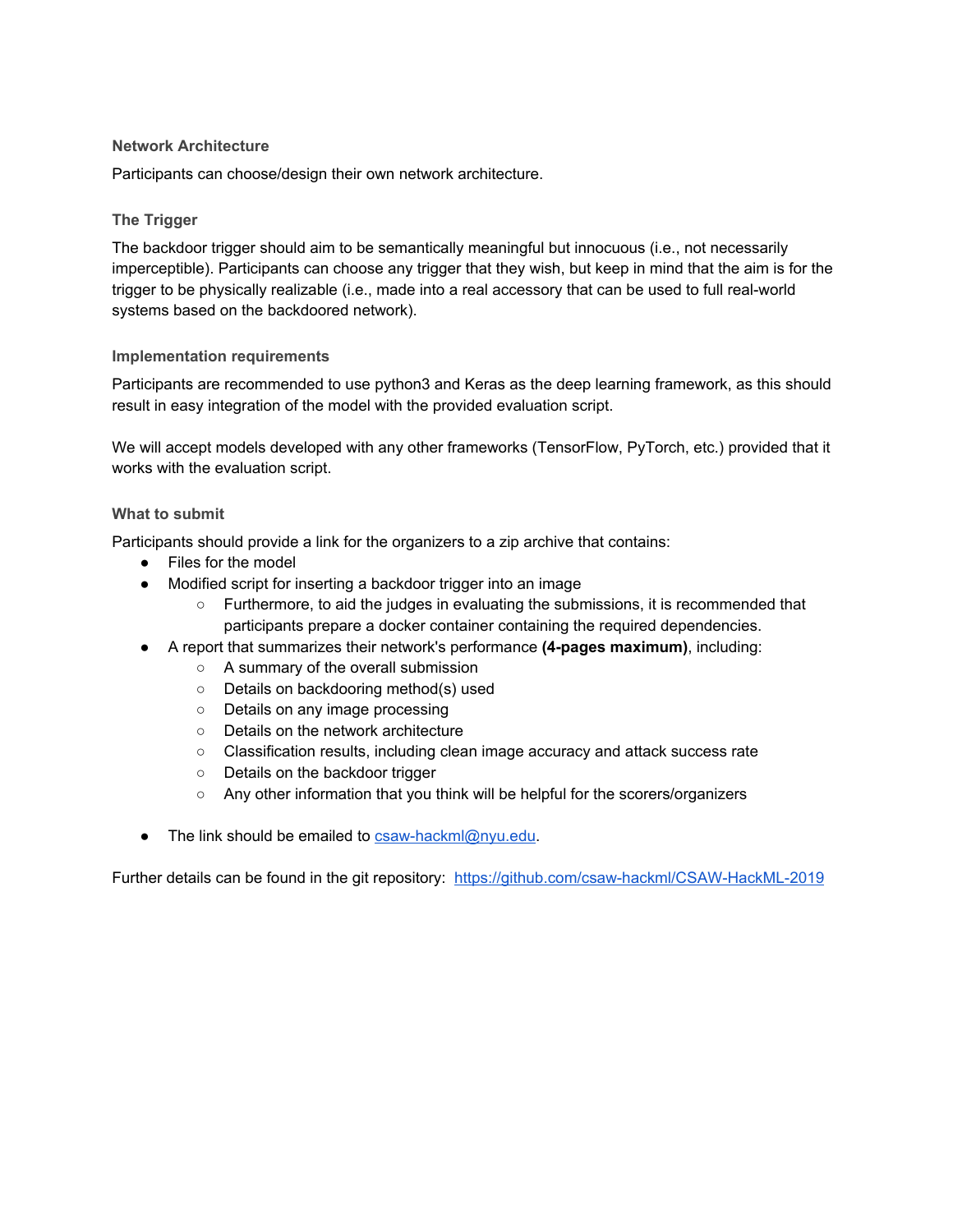# CSAW HackML 2019: Phase 2 -- Defence Round

## *Note: these rules may be tweaked for clarification during the competition; participants will be notified of any amendments*

## Aim

The aim of this round is to mitigate backdoors that exist in the provided networks, i.e., to reduce the attack success rate as much as possible. Your task is to reverse-engineer the backdoor trigger for each network, perhaps to design a tool that can identify inputs with the trigger. You may also propose and describe other defences for backdoored networks by contacting the competition organizers.

## Details

### **Networks**

Participants will be provided a link to download networks to attack, containing:

- Test script for classifying a single image (as in Round 1)
- The model to be "fixed"

These networks are sourced from the Attack Round of this contest, with identifying details removed (as much as we could).

## Tasks for Phase 2

- 1. Clone/Pull the CSAW HackML 2019 git repository as your starting point: <https://github.com/csaw-hackml/CSAW-HackML-2019> (the models to analyze are in Defense\_Round\_models directory
- 2. Devise and implement techniques to identify the backdoor trigger(s) of a network
- 3. Develop a tool to insert the reverse-engineered trigger into inputs
- 4. Develop a tool to detect when a backdoored input is provided to the network
- 5. Prepare accompanying documentation to explain the method(s) used to prepare the backdoored network and explain/rationalize the choice of trigger

Submission Deadline for Phase 2: 30 September 2019, 23:59 EST

## Additional Details

#### **What to submit**

Participants should provide a link for the organizers to a zip archive that contains:

- Script(s) for inserting the reverse-engineered backdoor trigger into an image
- Script(s) for analysing the backdoored networks
- Script(s) for detecting the presence of a trigger in an input
- A report that summarizes the reverse-engineering/defence techniques **(4-pages maximum)**, including: